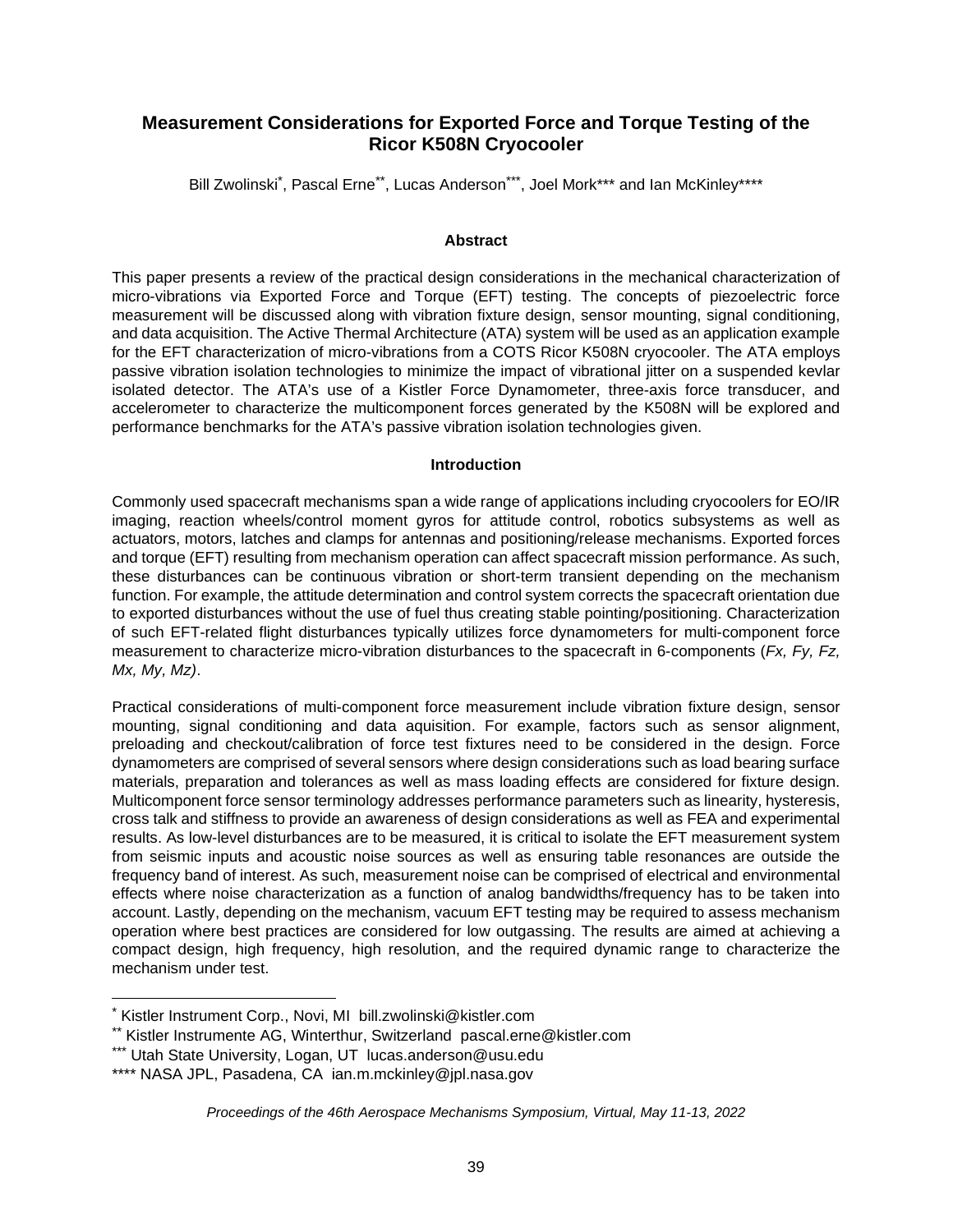The Active Thermal Architecture (ATA) system is a sub 1U two-stage, single-phase Mechanically Pumped Fluid Loop (MPFL) active thermal control technology targeted at 6U CubeSat platforms and above. The ATA's first stage comprises a micro-pump-driven MPFL, connecting an internal heat exchanger to a deployable tracking radiator through a two-axis rotary fluid hinge. A COTS Ricor K508N cryocooler forms the second stage and provides cryogenic cooling to a custom Kevlar detector mount. The ATA system utilizes advanced 3D fabrication techniques such as Ultrasonic Additive Manufacturing to miniaturize and simplify the MPFL by directly embedding the working fluid channels into the CubeSat chassis. The ATA system includes passive vibration isolation and damping technologies such as wire rope isolation, particle dampers, and flexible (TMT) pyrolytic graphene thermal straps to mechanically isolate the active components from the CubeSat and payload and to minimize the impact of micro-vibrations on mission success. [1]

Funded by the NASA Small Spacecraft Technology Program, the ATA project is a joint venture between the Center for Space Engineering at Utah State University and the NASA Jet Propulsions Laboratory. It is a continuation of the Active CryoCubeSat Project project. The ATA technology as been selected for demonstration on the Active Cooling for Multi-spectral Earth Sensors (ACMES) mission scheduled to launch in late 2024. The ATA will act as thermal support for the University of Hawaii's Hyperspectral Thermal Imaging instrument (HyTi). This flight is funded through the In-Space Validation of Earth Science Technologies (InVEST) program and the Earth Science Technology Office (ESTO). [2]

# **Piezoelectric Force Technology - Concept of Operation**

Piezoelectric (PE) sensors make use of the piezoelectric effect of single crystals such as quartz (SiO<sub>2</sub>), in which the charge released is proportional to the applied load. Because natural quartz crystals contain too many imperfections, use is made of quartz grown artificially under precision-controlled conditions. Quartz crystals are grown artificially in autoclaves as illustrated in Figure 1. [3], [4]



*Figure 1: Illustration of Quartz Crystal and use in 3- Component Force Sensors and Force Dynamometers*

Quartz sensors provide high stiffness and quasistatic to high-frequency operation nature demonstrates that the sensitivity of quartz remains extremely stable: natural quartz that is over one million years old retains the same pC/N sensitivity, with virtually no sensitivity shift over its lifetime. Kistler also grows its own high-performance crystals known as PiezoStar®, which has higher sensitivity and higher operating temperature compared to quartz.

# Piezoelectric Terminology

PE sensors do not have internal electronics, so they require an external charge amplifier to convert the electrical charge signal into a proportional voltage. An IEPE (Integrated Electronic Piezoelectric)

sensor, however, does have internal electronics powered by a constant current supply, thus providing a voltage output. Figure 2 compares the properties of PE and IEPE sensors. EFT systems commonly use PE technology.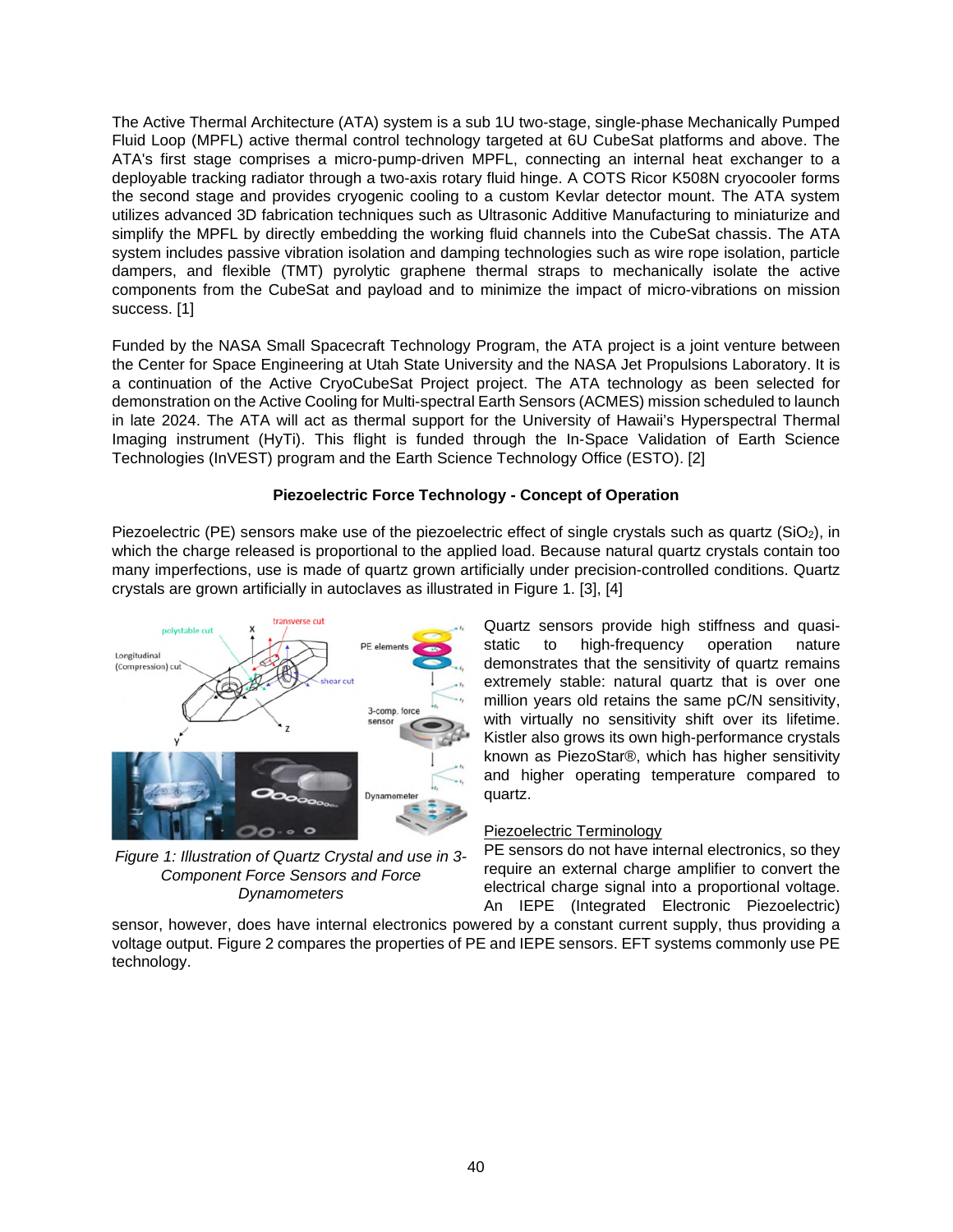|               | PE (pC/mu) - Piezoglectric<br><b>GRASS</b><br><b>Ligts</b><br><b>Data Amparation</b><br>impostance<br>Gebe<br><b>Geography</b> | IEPE (mV/mu) - Integrated Electronics<br><b>Plezo Electric</b><br><b>CFC</b> conditioned by<br>乖<br>$\ddot{\phi}$ <sub>th</sub><br>Gendard<br><b>Gata Arguegas</b><br>System |  |
|---------------|--------------------------------------------------------------------------------------------------------------------------------|------------------------------------------------------------------------------------------------------------------------------------------------------------------------------|--|
| Electronics   | External charge amplifier                                                                                                      | Internal charge to voltage converter, powered<br>by IEPE constant current supply                                                                                             |  |
| Cable         | High impedance                                                                                                                 | Standard cable                                                                                                                                                               |  |
| Temperature   | Very wide range                                                                                                                | Limited with integrated electronics                                                                                                                                          |  |
| Rangable      | Yes.                                                                                                                           | No.                                                                                                                                                                          |  |
| Measurement   | Quasi-static (long TC) as well as<br>highly dynamic measurements possible                                                      | Only dynamic.                                                                                                                                                                |  |
| Reset/Measure | Tares the measurement to remove static<br>loads from the dynamic range                                                         | Not possible                                                                                                                                                                 |  |
| <b>TEDS</b>   | n.a. (retrofit only)                                                                                                           | <b>Yes</b>                                                                                                                                                                   |  |

*Figure 2: Comparison of PE and IEPE Piezoelectric Sensors Types*

### Piezoelectric Sensor Frequency Response

A PE sensor can be described as a lightly damped second-order system at medium to high frequencies, and as a single-order high-pass characteristic at low frequencies, as illustrated in Figure 3.



Maximum Range~ 10000N

| <b>Full Scale</b><br>Range<br>$(FSR =$<br>10V | <b>Output</b><br><b>Scale</b><br><b>Factor</b><br>(N/N) | <b>Broadband</b><br><b>Noise rms</b> | <b>Broadband</b><br><b>Noise rms</b> |
|-----------------------------------------------|---------------------------------------------------------|--------------------------------------|--------------------------------------|
| 1 N                                           | $0.1$ N/V                                               | 0.0045 Vrms                          | 0.00045 Nrms                         |
| 25 N                                          | $2.5$ N/V                                               | 0.0012 Vrms                          | 0.003 Nrms                           |
| 1000 N                                        | <b>100 N/V</b>                                          | 0.0006 Vrms                          | 0.06 Nrms                            |
| 10000 N                                       |                                                         | 1000 N/V 0.0006 Vrms                 | $0.6$ Nrms                           |

### *Figure 4: PE Measuring Chain Rangeability Example*



**Approximation for PE Sensors**  $f_{5\%} \sim f_{n}/5$ ;  $f_{10\%} \sim f_{n}/3$ ;  $f_{3dB} = f_{+41\%} \sim f_{n}/2$ 

*Figure 3: Typical Frequency Response of a PE Sensor*

#### Piezoelectric Measuring Chain Rangeability

The PE measuring chain is rangeable using an external charge amplifier where noise (resolution) scales as a function of the selected measuring range. Figure 4 shows an example of the noise (resolution) as a function of the selected range. The rms (root mean square) noise is the integration of noise power spectral density over operational frequency range. The Reset/Measure function of the amplifier also allows taring of the measuring chain from a static mass acting on it.

### **Design of PE Force Dynamometers**

Non-axial forces applied to an individual force sensor create moment loads which at best degrade accuracy and, at worst, can break the sensor. A PE force dynamometer comprises an array of force sensors

mounted between thick metal plates. Important parameters to be considered and related to performance are the parallelism of the cover and base plate, flatness, strength and stiffness. The better these parameters are, the better the frequency response will be. A certain minimum tensile strength is necessary so that the top and bottom plate can withstand the large forces from the preloading bolt.



*Figure 5: Example of a Ceramic Micro-Vibration Dynamometer Type 9236A2*

Force dynamometers absorb non-axial loads and distribute moment loads by differential force reactions within the force sensor array; they can be of various shapes and sizes – square, triangular, rectangular, or circular. A PE force dynamometer measures the magnitude and direction of *Fx, Fy, Fz* acting on the dynamometer, but it does not measure their spatial location on the top plate. [5]

A search for new materials for the top plate found ceramic offers highly advantageous properties for EFT, low specific gravity and a high modulus of elasticity. Finite element method calculations show that natural frequencies are increased by 40% for ceramic top plates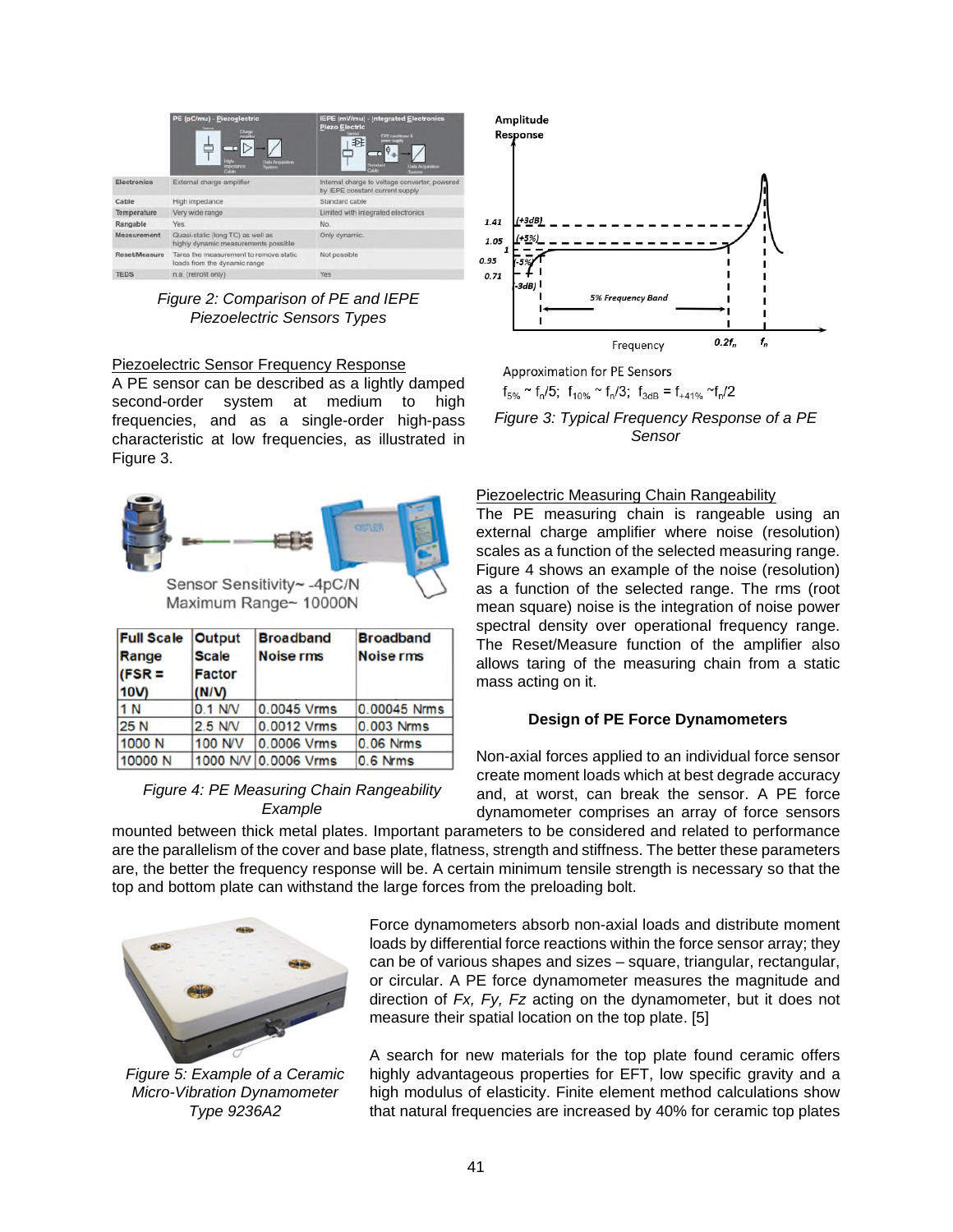with the same dimensions as steel. This is especially important for large test articles and corresponding large dynamometers.

Typically, four force sensors are used between two parallel plates to calculate the 6 components forces and moments. A typical dynamometer geometry is shown in Figure 6. As shown a, b is the vertical and horizontal separation relative to the force sensor center to dynamometer center line respectively.

$$
F_x = F_{x1+2} + F_{x3+4} \tag{1}
$$

$$
F_y = F_{y1+4} + F_{y2+3} \tag{2}
$$

$$
F_z = F_{z1} + F_{z2} + F_{z3} + F_{z4}
$$
 (3)

$$
M_x = b * (F_{z1} + F_{z2} - F_{z3} - F_{z4})
$$
 (4)

$$
M_y = a * (-F_{z1} + F_{z2} + F_{z3} - F_{z4})
$$
 (5)

$$
M_z = b * (-F_{x1+2} + F_{x3+4}) + a * (F_{y1+4} - F_{y2+3})
$$
 (6)

A PE dynamometer can be represented as a simple spring mass model consisting of:

- A base plate
- A top plate with mass *m*
- A spring with stiffness *k<sup>f</sup>*
- A damper with damping coefficient *D*



Figure 6: *Dynamometer Geometry with 4x 3-Component Force Sensors Resulting in 6-Component Equations for Fx, Fy, Fz, Mz, My, Mz*

PE sensors and dynamometers usually have very low damping (0 < *D* < 0.01). The large cross-section of the quartz plate sensing elements for the 3-component sensor results in very high stiffness which supports high-frequency measurements. Even with an additional mass, the natural frequency of a PE dynamometer remains high due to the equivalent stiffness. The dynamometer exhibits the same behavior as a lightly damped second-order system (see Figure and Figure ). Added mass acts to reduce the natural frequency, as illustrated. [6]

$$
f_r = \frac{1}{2\pi} \cdot \sqrt{\frac{k_f}{m}}
$$
(7)  

$$
f_{r,red} = \frac{1}{2\pi} \cdot \sqrt{\frac{k_f}{m + m_2}}
$$
(8)

*m*: mass of top plate  $m_2$ :<br> $k_f$ : stiffness of spring  $f_{r, red}$ :



*Figure 8: Natural Frequency of Spring Mass System*



*Figure 7: Spring Mass Model of PE Dynamometer*

reduced resonance frequency

added mass

#### Analog bandwidth considerations relating to measurement

For PE force measurement the charge amplifier determines lowest and highest frequencies that can be measured. The test article and application define the required frequencies of interest and associated resolution. However, the test stand, fixtures and mass acting upon the PE force dynamometer determine the highest possible measurement frequency. As the amplitude response tolerances can be expressed as a function of natural frequency the 5%, 10%, 3 dB bandwidths can be selected to make the measurement.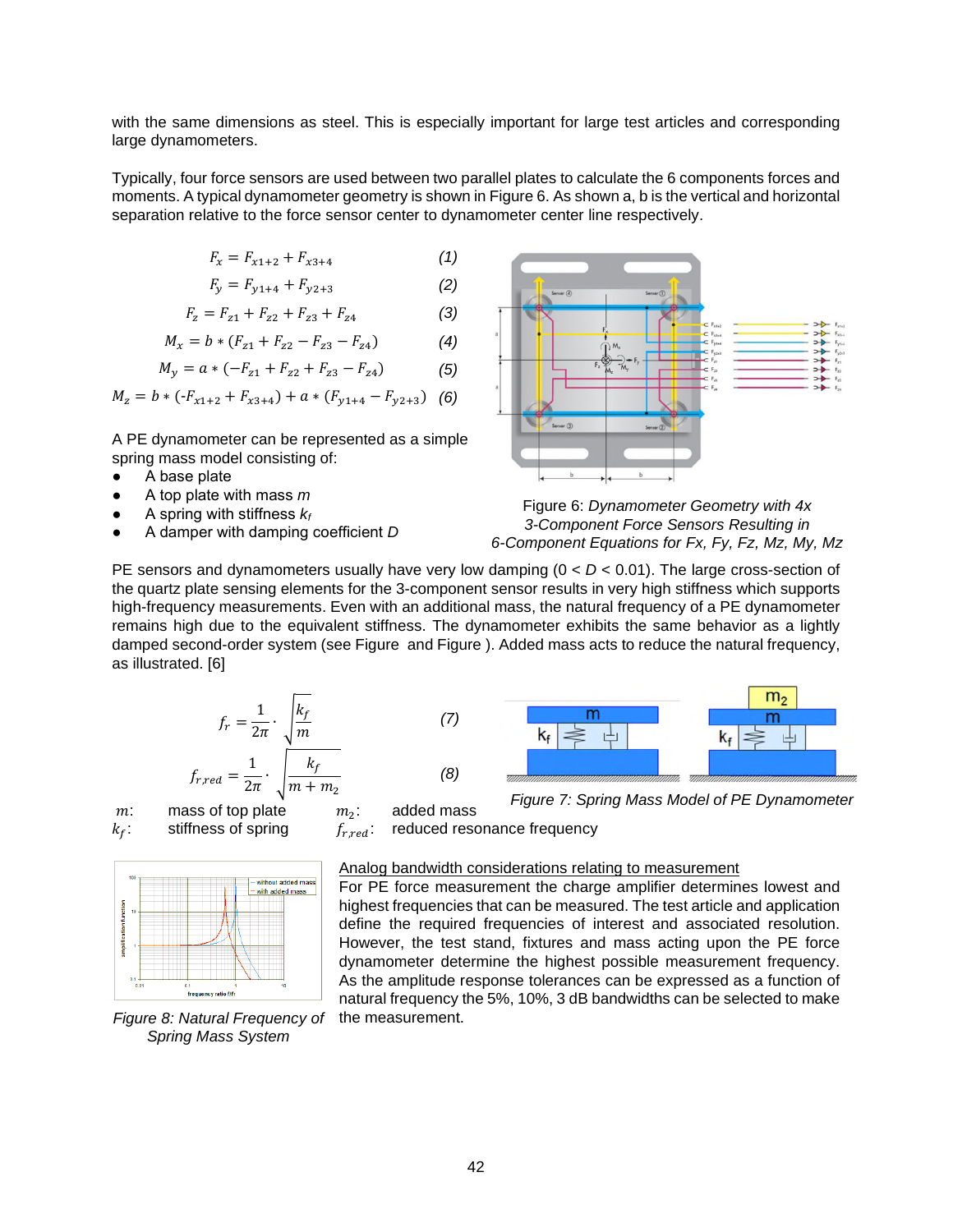

*Figure 9: Illustration of Required Signal Bandwidth and Force Sensor Natural Frequency*

### Design Drivers for Operational Performance Testing of Reaction Wheels

With reaction wheel testing, the magnitude and frequency of a wheel's EFT is characterized. A reaction wheel test dynamometer consists of four 3 component force sensors. The output of each of the sensors are summed in *Fx*, *Fy* and *Fz* for the resulting impact forces where moments can be calculated as described in equation (4) - (6). The PE force dynamometer has a very large measurement range and is rangeable allowing for measurements for very small reaction wheels. As a result, one PE dynamometer size will fit all measurement requirements. High natural frequency, also in shear direction is required where the dynamometer must also provide a stiff interface with easy mounting

possibilities. Lastly the PE dynamometer uses a charge amplifier for rangeability, high dynamic range and high signal fidelity.

#### Typical dynamometer installation guidelines

As shown in Figure 10, the dynamometer is hard-mounted on the seismically isolated table and the test article is hard-mounted on top of the dynamometer. The top adapter plate is typically made of aluminum; it



*Figure 7: Typical Installation of Dynamometer for EFT Testing*





mates with the hole pattern of the dynamometer and has the hole pattern required for the test article. The bottom adapter plate mates with the hole patterns of the table and of the dynamometer. Maintenance of 0.01 mm flatness and parallelism of the adapter plates is recommended for the best frequency response. The bottom adapter plate can sometimes be eliminated if the table has the same mounting hole pattern as the dynamometer: direct mounting is then possible. Again, the table surface should be flat and parallel to within 0.01 mm. Granite or optical tables provide a stiff and rigid mounting surface so that resonances are minimized, ideally remaining outside the measurement frequencies of interest.

For granite or stone tables, the general rule is that the mass mounted on the test bench is less than 10% of the table's mass. As mentioned above, acoustic noise protection is also recommended for the installation. The background vibration (noise) for the facility/table setup can be determined by running an ambient noise test once the dynamometer is connected and the overall setup is completed.

As Figure 11 shows, it is more important to ensure flatness, parallelism, and an adequate number of fasteners than to achieve the highest preload. In the ideal mounting configuration, the dynamometer is fastened on the base with four screws (measurement 5). The effect of mounting torque is small (there is almost no difference between 120 N∙m and 30 N∙m torque for mounting screws). Since fewer fasteners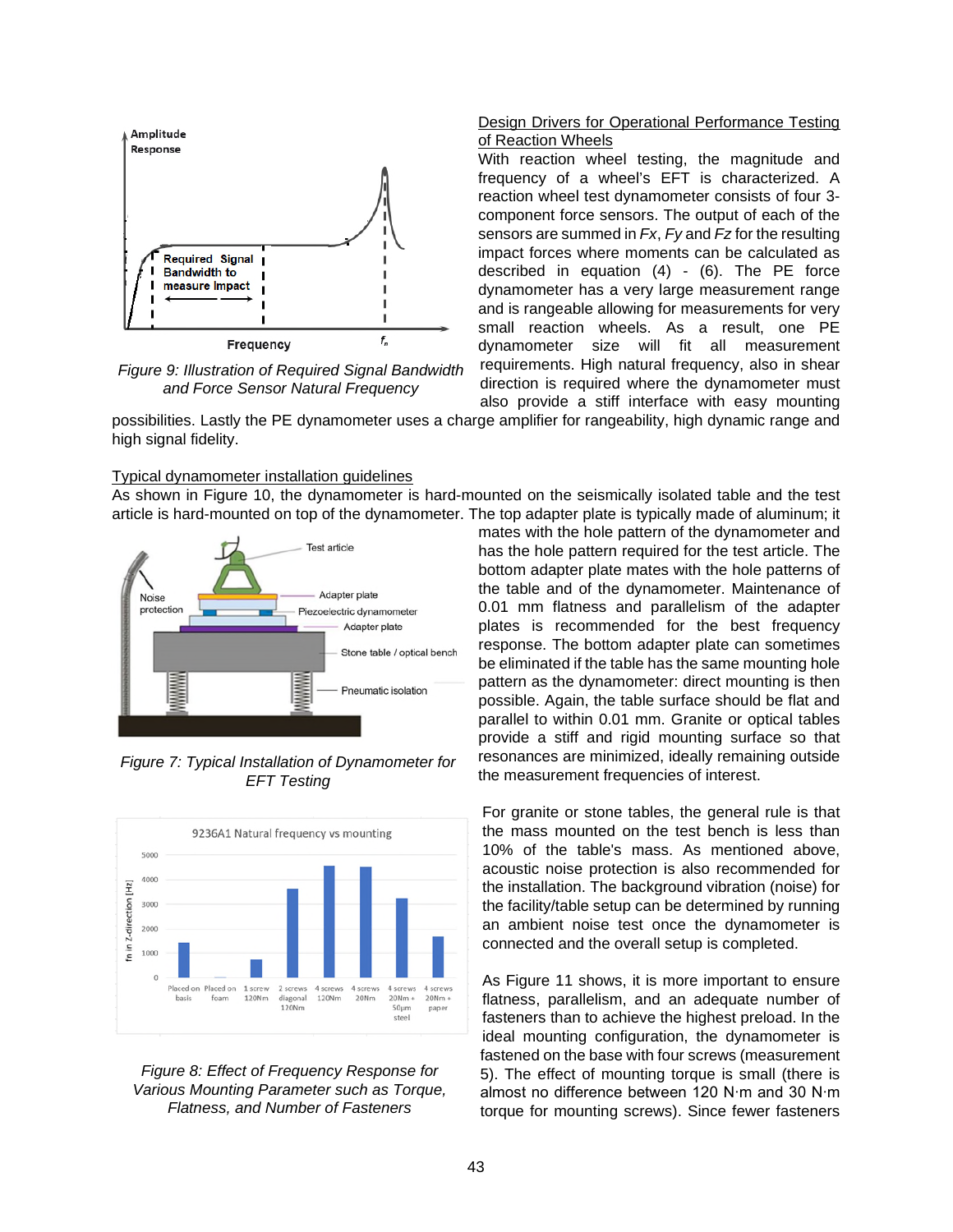and less surface flatness can degrade the frequency response, any configurations other than measurement 5 are not recommended.

#### **Data Acquisiton**

Depending on the signal to be measured, AC coupled, or DC coupled data acquisition is used. EFT charge amplifiers are typically set up in short or medium time constant as EFT is an AC coupled measurement. With today's 24-bit data acquisition systems, the resulting measurement resolution is usually far greater than is required for the signal measurement. Bandwidth is the difference between the upper and lower frequency in a continuous band of frequencies; theoretically, the minimum sample rate is two times the maximum signal frequency but in practice, 5 to 10 times is used to avoid aliasing. For this purpose, the natural frequency of the complete system (including force sensors and fixtures, etc.) must be considered.

#### Noise consideration

Noise consists of unwanted random fluctuations that degrade signals and limit the minimum signal level that can be measured. The total noise from multiple random (white) noise sources can be described as:

$$
\sigma_{rms} = \sqrt{\sigma_1^2 + \sigma_2^2 + \dots + \sigma_N^2}.
$$
 (9)

Filtering reduces noise and enhances the signal quality but can affect the overall analog bandwidth of interest.



*Figure 9: Schematic of a Measurement Signal Affected by Noise*

Electrical noise can adversely affect the measurement noise. Use of ground-isolated measuring chains is preferred to avoid ground loops where one common ground for the measurement chain is provided. EFT Dynamometers are typically ground isolated complementing low noise measurement.

Avoiding strong electromagnetic fields (e.g., electromagnetic interference (EMI)) in the area of the instrumentation/cables is best practice, as is the use of 360°-shielded cables. The battery power of the signal conditioner and amplifiers can often show an improvement in both noise level and 50 Hz/60 Hz harmonics due to the AC-DC power conversion process, which is not a perfect process. Lastly, analog bandwidth is proportional to root mean square (RMS) noise.

Multi-channel charge amplifiers with internal summing calculators generate some additive electrical noise to the measured 6-components. Using software (such as DynoWare) to compute the six component signals from the component signals results in no additive noise compared to the internal summing calculator. Additional noise error sources originating from the environment include HVAC inputs with airflow on structures under test, acoustics, structure-borne noise, structural response of the test rig or transmissibility of seismic inputs to the sensors performing the measurement; we will not discuss these sources in this paper, but they must nevertheless be taken into account.



### Noise power spectral density

The noise power spectral density describes the signal's power content versus frequency. It allows the noise to be estimated as a function of bandwidth/filtering. Fast Fourier Transform (FFT) is effectively narrowband filtering of the signal of interest. Narrowband FFT processing can support higher resolution and signal-to-noise ratio on a frequency bin basis, where the frequency bin width is related to the number of FFT points and sample rate. The noise RMS can be calculated as:

Noise<sub>rms</sub> = 
$$
\sqrt{\int_{f_L}^{f_H} [\text{Noise}_{PSD}(f)]^2 df}
$$
. (10)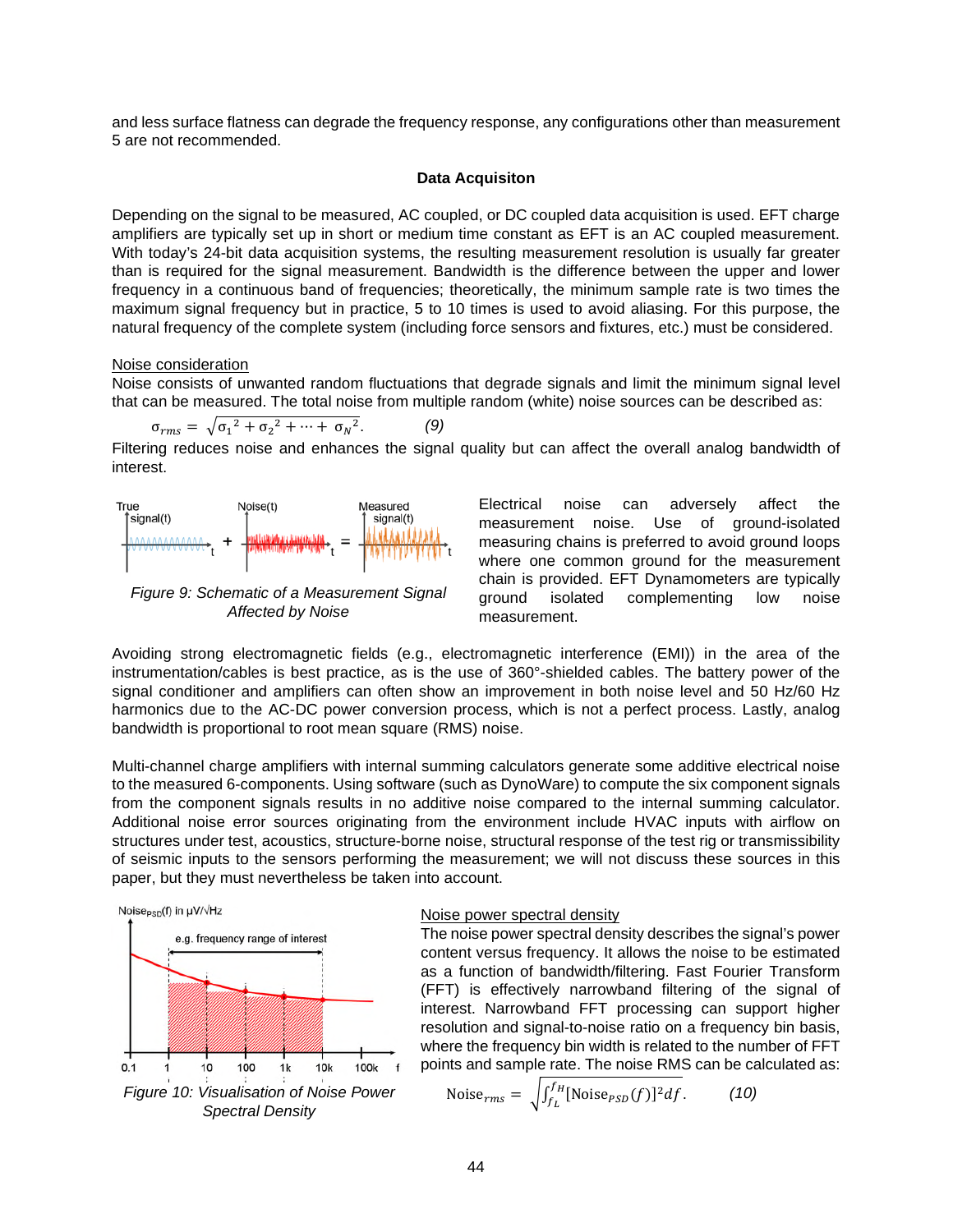### **Calibration**

Calibration not only provides information about the functionality of the measuring equipment, but also precisely determines characteristics such as sensitivity, linearity, hysteresis, crosstalk and drift, and thus contributes significantly to the overall accuracy of the measurement. Only a fully calibrated measurement chain can provide the necessary confidence in the measurement equipment.





Figure 12: 3-Component Force Dynamometer with Figure 11: Example of a Calibration Certificate incl. *5080A charge amplifier at Calibration*

*Crosstalk and Linearity*

Figure 14 shows the calibration test stand where calibration is performed using a multi-component press for high loads as illustrated below. In each axis there is a strain gage sensor to control the applied force and a PE force sensor to quasi-statically calibrate the PE dynamometer in *Fx, Fy* and *Fz*. Figure 15 shows the calibration results indicating very low crosstalk and highly linear operation of the multicomponent PE force platform.

# **Application – Ricor K508N Micro-Vibrations for the ATA system**

Understanding the impact of micro-vibrations on spacecraft structures and payloads can be mission critical. For example, micro-vibrations, or jitter, can cause excitation of the support structures for optical elements during imaging operations, this can result in severe degradation of image quality due to smearing and distortion for Earth observation satellites. A prime example of this is the inclusion of miniature cryocoolers for sub-cooled electro-optical instrumentation on CubeSat platforms. Stirling cryocoolers in particular rely on a dynamic compression stage which can induce high amplitude frequency dependent vibrations that can be detrimental to sensitive optical instruments. The ATA system features an integrated Stirling based Ricor K508N miniature cryocooler. The K508N is a long life tactical cryocooler based on a high-speed rotary compression cycle (reciprocating vibration) and as such generates micro-vibrations. Cryocooler's generally impart body vibrations throughout the satellite structure, as well as cold tip vibration, which can be passed directly to sensitive instrumentation. To mitigate the impact of this jitter on critical systems, the ATA technology features several of passive vibration isolation technologies. Including wire rope spring isolation of the entire ATA system, a cold tip particle damper, and a Pyrolytic Graphene Sheet (PGS) thermal link to mechanically isolate the cryocooler cold tip from the detector assembly. The ATA K508N cryocooler is shown in Figure 16 with industry standard coordinate directions labeled.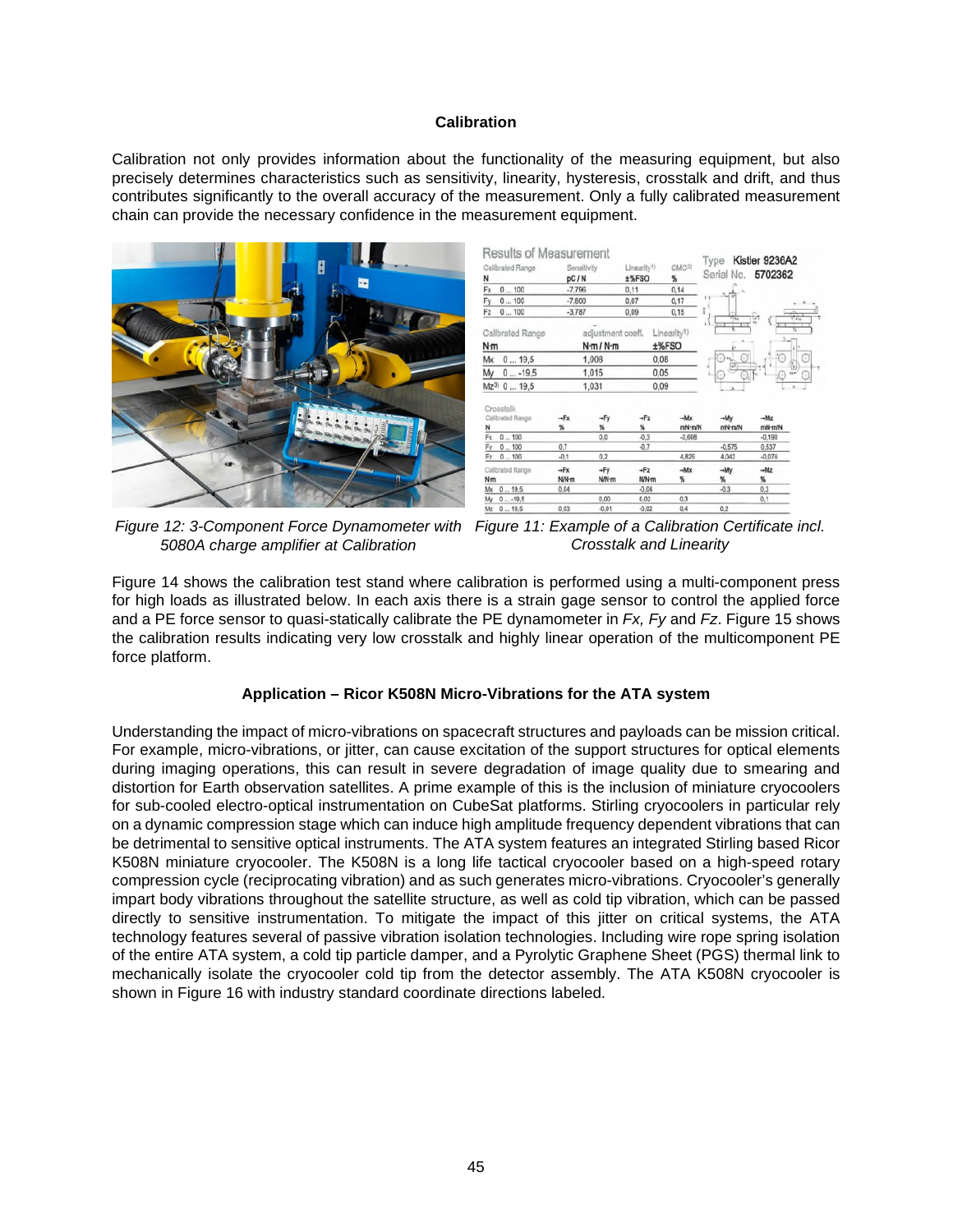

*Figure 16: Ricor K508N cryocooler CAD model with common coordinate axis* 

The ATA K508N cryocooler was simultaneously characterized for body EFT, cold tip exported triaxial force, and acceleration. The integrated K508N cryocooler was mounted to a Kistler 9139AA multicomponent dynamometer that provided 6 component equations. Three-axis orthogonal force and three-axis moment measurements. The cryocooler cold tip was attached to a horizontally mounted Kistler 9347C triaxial force transducer. Which directly measured the exported force of the cold tip while an 8763B Kistler low noise accelerometer was also mounted to the cold tip and recorded the triaxial acceleration. Figure 17 shows the ATA cryocooler mounted to the Kistler dynamometer with the Space Dynamics Laboratory TMT PGS thermal link attached to the force transducer. Each of these Kistler EFT sensors were fed into a quasi-static 5080A multi-channel charge



*Figure 17: Kistler EFT test setup for the characteriztion of the ATA Ricor K508N microvibrations*



*Figure 18: Wire rope isolation of the ATA K508N cryocooler*

amplifier to integrate, convert, and amplify the measurement signal. Four parallel 5165A LabAmp data acquisition cards recorded the frequency dependent multi-component micro-vibration signals from each Kistler instrument at 20 MHz. Kistler DynoWare was used to interface and collect the various signals and process the data to text files. A custom MATLAB code was used to post process the data. The data was low pass filtered and analyzed via Fourier transform. The ATA heat exchanger plate, shown in Figure 18, has four ITT Enidine CR2400BM wire rope isolators attached at each corner. Gold anodized mounting posts are used to lock the heat exchanger down.

The ATA K508N cryocooler exhibits a strong vibration peak at approximately ~80 Hz. This can be seen as the first peak in Figures 19 & 20 for the hard mounted case. This first peak corresponds to the Stirling cycle drive frequency of the K508N and is similar for all cryocoolers tested by the ATA project. From this point, higher order harmonics dominate until close to 1000 Hz. When high frequency noise, likely caused by internal rubbing washes out the signal with white noise. The CR2400BM wire rope isolators have resonant peaks at ~85 Hz (Compressor axis), ~120 Hz (Displacer), and ~400 Hz (Vertical). Unfortunately, the 80-Hz driving signal of the K508N amplifies the wire rope isolator's compressor axis resonance. Therefore, the vibration isolation of the WRI's sees a sharp peak near 80 Hz, in the compressor and vertical axis, and then a rapid damping of all higher-order harmonics and noise. Overall, the wire rope isolators show a significant (several orders of magnitude) reduction in the overall amplitude of the exported force for the K508N EFT.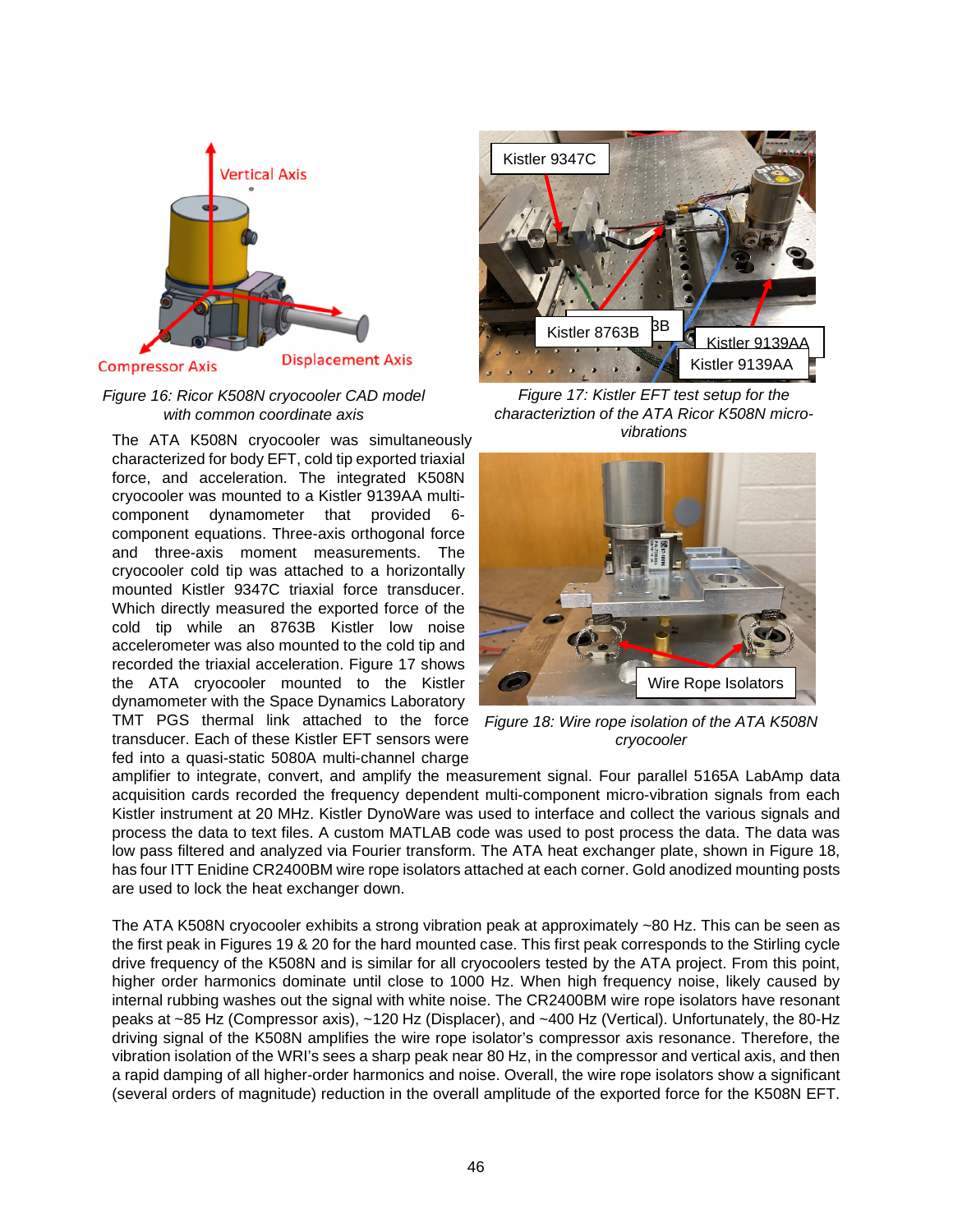The PGS thermal strap exhibits a roll off frequency between ~20 & 500 Hz. Higher and lower frequencies do not appear to be dampened as much. The PGS thermal link shows the highest damping in the displacer axis and vertical axis, which corresponds to the directions of most flexibility. Figures 19 & 20 show the exported triaxial force of the cryocooler body and cold tip as measured by the Kistler 9139AA dynamometer and 9347C force transducer. Micro-vibration signals are referenced to hard mounting the cryocooler body and cold tip, as opposed to mechanical isolation via wire rope isolation and PGS thermal link. Further information on the vibrational characterization of the ATA Ricor K508N can be found in Ref [1].



*Figure 19: Exported cold tip force for the Ricor K508N. Force comparison of the cold tip hard mounted vs. mechanically isolated via PGS thermal link*

*Figure 20: Exported body EFT for the Ricor K508N. Force comparison for hard mounted vs. mechanically isolated via wire rope isolators*

### **Conclusions**

Practical considerations for the mechanical characterization of micro-vibrations via Exported Force and Torque testing included vibration fixture design, sensor mounting, signal conditioning, and data acquisition. The Active Thermal Architecture system used a COTS Ricor K508N cryocooler employed passive vibratoin isolation technologies to minimize the impact of vibrational jitter. The EFT system utilized a Kistler Force Dynamometer, three-axis force transducer, and triaxial accelerometer to characterize the multicomponent forces generated by the K508N. The ATA's passive vibration isolation technologies provided an effective method to reduce EFT.